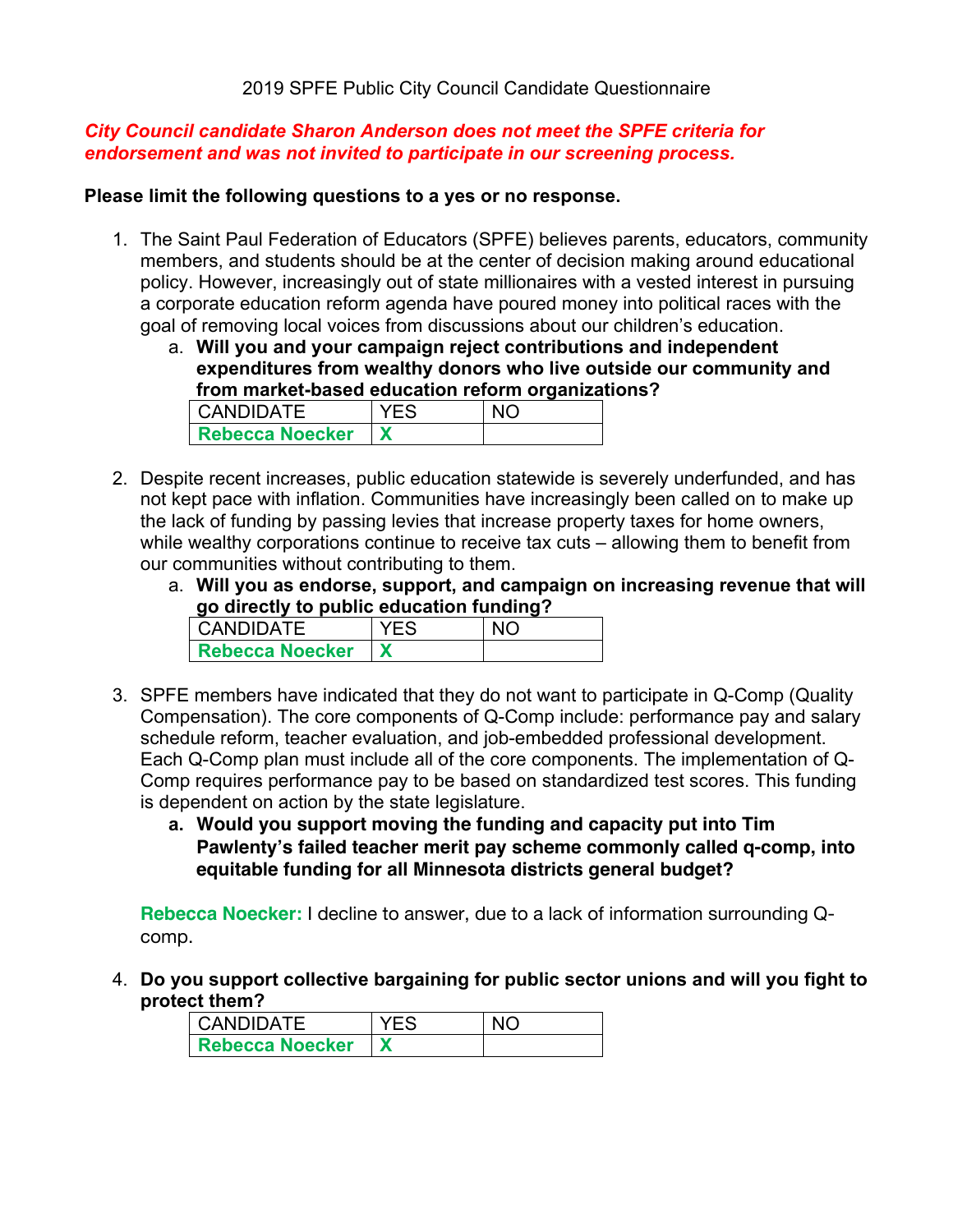# **Please limit your response to 150 words or fewer for each part of the questions below.**

1. What is the value of public education for you and for the city of Saint Paul?

**Rebecca Noecker:** Public education is at the root of our democracy. Our ability to create a more equitable future, in which St. Paul residents of all backgrounds, races and cultures are able to thrive, understand one another and participate in our democracy, depends entirely on the success of our public education system. Our public schools and our City are based on the same premise - that we all have something to offer and that we do better when we're together.

2. An endorsement from SPFE is only given to candidates that show they are a champion for public education. We do not endorse in all races.

## a. **What are your direct connections to SPPS, SPFE, and/or public education?**

**Rebecca Noecker:** After graduating from college, I taught middle school science as a Teach for America corps member in Baton Rouge, LA. During that time, as a member of the East Baton Rouge Federation of Teachers, I helped organize a union action against my principal's unfair labor practices. The action resulted in my termination from my school in my second year. My husband is currently an English teacher at Rogers High School. I work closely with SPPS faculty and staff through my work for West Siders for Strong Schools, a neighborhood organization that advocates for additional resources and support for Humboldt, Cherokee and Riverview schools. I work closely with Superintendent Gothard, school board members and SPPS staff on the Saint Paul 3K initiative, an effort to ensure that all St. Paul families have access to high-quality, affordable early learning.

## b. **What is your definition of a "public education champion"?**

**Rebecca Noecker:** A public education champion is someone who believes deeply that we are all inextricably bound to one another and that our society is stronger when we have a shared foundation of knowledge and experiences and an appreciation of our differences. A public education champion promotes those beliefs through public statements and advocacy, by donating time and money to public education, and in private conversations with those who may not understand the value of our public schools.

## c. **Why are you seeking an endorsement from SPFE?**

**Rebecca Noecker:** I ran for office because I believe the city needs to play a bigger role in the well-being of its children and young people. Our job is not only to build roads, maintain sewer lines, trim trees and approve zoning changes - it's to recognize how our decisions about land use, affordable housing, policing, parks and rec and library programming can either harm or support our children and to be constantly striving, in partnership with our schools and our educators, to do better for our kids. I share SPFE's beliefs that our persistent achievement and opportunity gaps exist because our systems are not built the right way - and that our systems can change. An endorsement from SPFE would be an honor because it would affirm my commitment to public education and to our working families.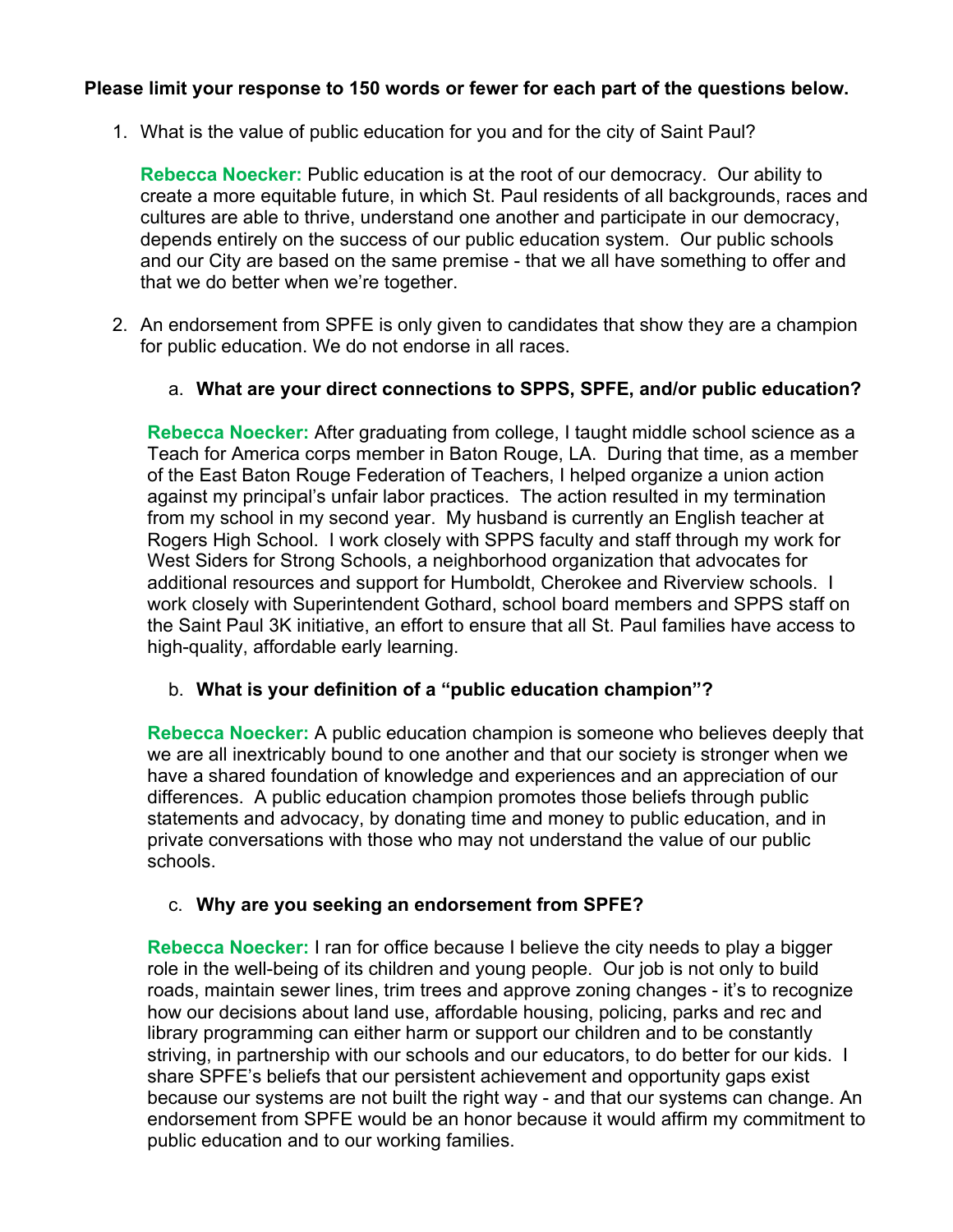## d. **How do you envision working in partnership with SPFE? What does that look like when we disagree?**

**Rebecca Noecker:** I look forward to continuing to work with SPFE through regular meetings to understand SPFE's priorities and how I can be supportive. Throughout my first term, I stayed in touch with Denise Rodriguez and then Nick Faber on issues from preK to PILOT payments. When we disagree, I will be honest about the reasons why I believe what I do and I will commit to keeping the lines of communication open. I have found in my first term that respectful, empathetic disagreement can lead to greater mutual understanding than consistently being in lock step with one another.

3. Over the past year, educators across the country have gone on strike. Just one year ago, SPFE narrowly avoided a strike by reaching a last-minute contract with the district.

# a. **What have you learned from the Red for Ed Movement?**

**Rebecca Noecker:** The Red for Ed movement has shown me the power of organizing, in our digital age, to take what could have been isolated struggles for dignity in the workplace and equitable funding, and make them into a national movement. It has been inspiring to see how the movement has grown and how teachers have come together across the country to magnify the power and momentum of local strikes. I have also learned from the movement how depressingly widespread are the issues of unfunded mandates, overcrowded classrooms and under resourced schools.

b. **UTLA (United Teachers of Los Angeles) recently ended their strike. In addition to much-needed pay increases, the challenges facing their students are similar to the students of SPPS. How can you use your position to support educators, parents and students in addressing these concerns?**

**Rebecca Noecker:** As a City Councilmember, I see my role in supporting educators in these struggles as threefold. First, I can help elevate teachers' concerns through my connections with city and district leaders, to bring their ideas and their struggles into the conversations I have on a regular basis with the Mayor, the Superintendent and other influencers. Second, I can be physically present with teachers on the picket lines and in the classrooms, to use my social media channels to make their work more visible. And third, I can continue to work for policies - such as YPQA evaluations of our parks and rec programming, equitable distribution of our Youth Fund and Saint Paul 3K - that align with SPFE's values and bolster its members in the work they do with students.

- 4. Saint Paul Public Schools (SPPS) has a diverse student population, with over 75% of students identifying as People of Color. Parents and educators agree that in order for students to be successful, we must have culturally competent curricula and educators that reflect the diversity of our city. At the same time, data shows that our city and our schools are becoming more segregated.
	- a. **Segregation and poverty are harmful to all of us, especially our students and their families. How will you work to integrate our city and our schools?**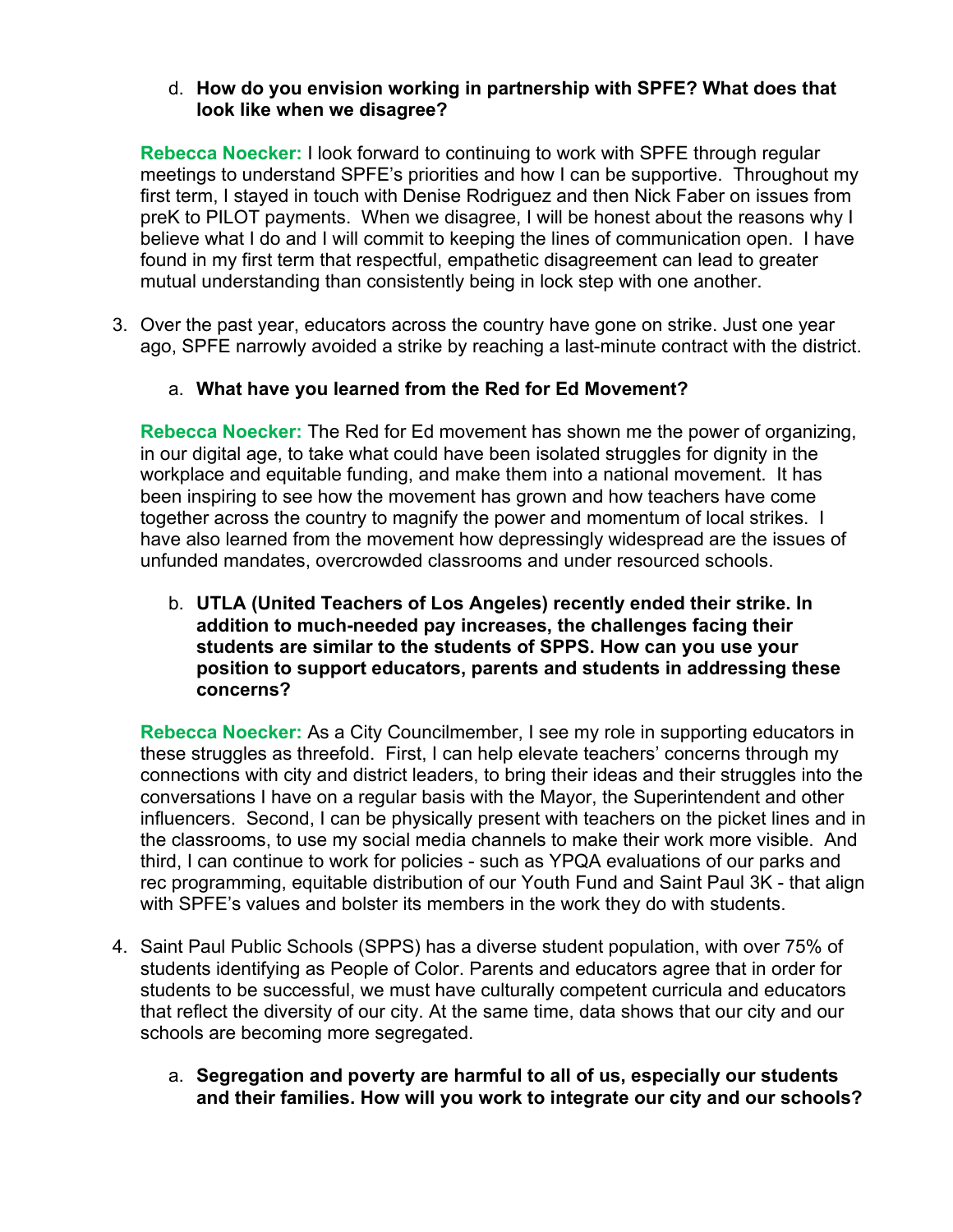**Rebecca Noecker:** I believe that the fundamental value of our public schools is that they reflect the diversity of our society, and that they train us early on in the civic skills we need to navigate a society full of the possibility and challenge of difference. Segregation distorts that picture and reinforces the inequities that already plague our society. I see this first-hand living on the West Side where a majority of our families choose to avoid the neighborhood schools they perceive as too lowperforming. I started West Siders for Strong Schools to organize my neighbors around the idea that rather than fleeing our struggling schools, we should fight for them to get the resources they need. Of course, neighborhood schools only lead to desegregation if our neighborhoods are desegregated so I am also working hard at the city level to create affordable housing in all our neighborhoods.

5. Research shows the importance of stimulation starting at birth. We know students are more successful in school when they have access to high-quality early childhood education. All students should have access to these programs, whether through our public school systems or accredited independent providers.

#### a. **How will you partner with SPFE to ensure all families have access to quality Pre-K and early learning programs in our city?**

**Rebecca Noecker:** Making sure all families in St. Paul have access to high-quality, affordable early childhood education is one of my top priorities. Quality early childhood education is the key to educational and economic equity, gender parity in the workplace and attracting young professionals and employers to come and stay in St. Paul. I am leading a coalition with representation from the City of Saint Paul, Ramsey County and the St. Paul Public Schools on the Saint Paul 3K effort, which is premised on the idea that the City can no longer wait for the state or the federal government to take the action needed to give all children access to high-quality early learning and preK. We're following the model of cities across the country that have created their own funding streams to make early childhood education more affordable and to incentivize the creation of new high-quality spots. SPFE's support of this initiative will be critical for Saint Paul 3K's success. I have already met with Nick Faber to discuss the effort and I hope to be able to work with SPFE membership as partners in this exciting work.

## b. **New research shows that many Minnesotans live in childcare deserts, without adequate access to childcare options for their children. How will you use your role to provide additional options early learning options for parents?**

**Rebecca Noecker:** My office partnered with a GIS class from Macalester College this semester to map childcare availability relative to the number of children living in different neighborhoods in St. Paul. While we often think of childcare deserts being largely in greater Minnesota, their research found that much of St. Paul - especially our areas of concentrated poverty - are also sorely underserved by high-quality childcare. The Saint Paul 3K initiative described above aims to address this problem by creating a new funding stream that will incentivize the creation of more high-quality childcare spots citywide.

6. The current federal Secretary of Education is well-known for her support of "disrupting" public education through "school choice" in the form of online learning, charter schools, and vouchers.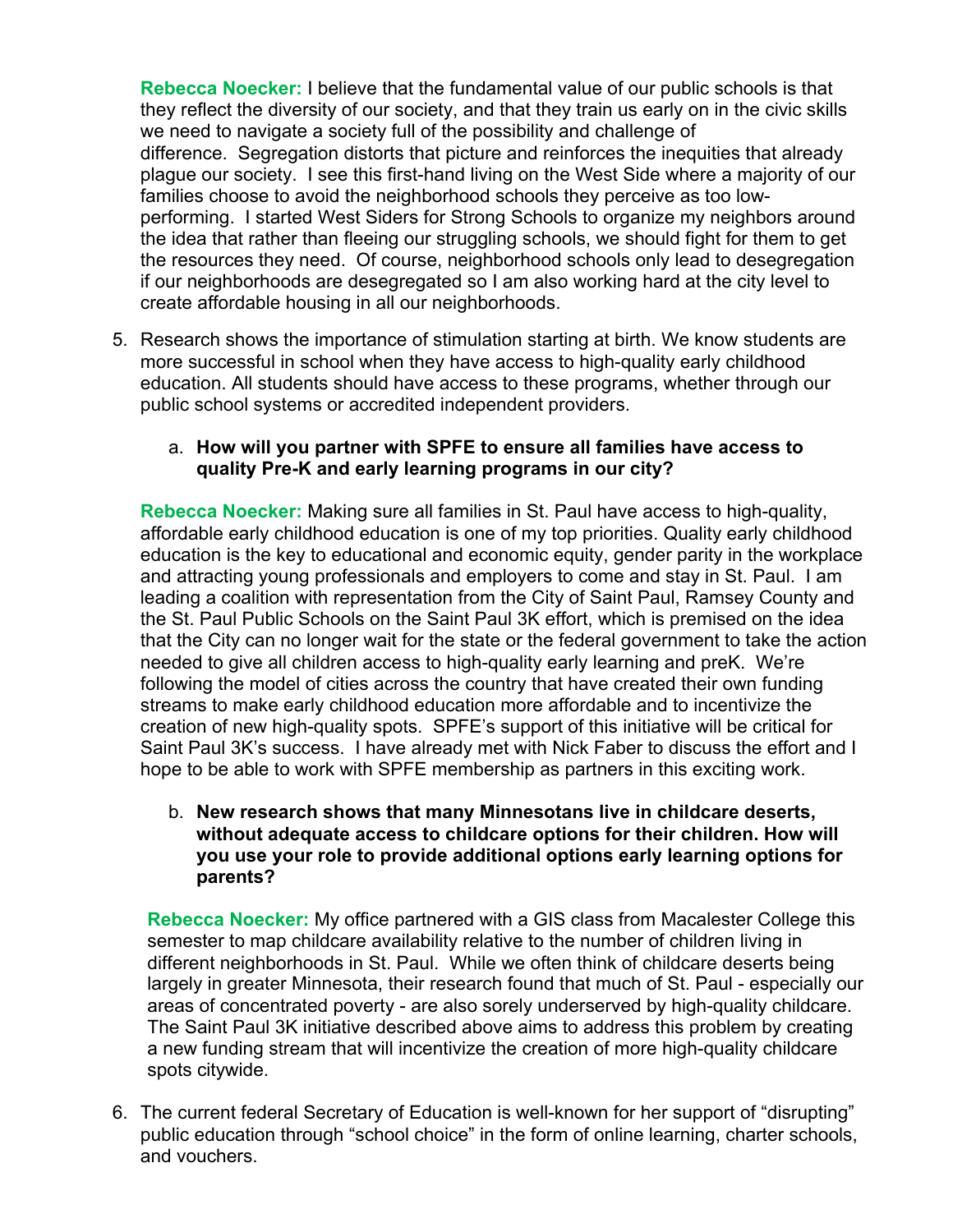## a. **What is your understanding of how education reform policies impact public education?**

**Rebecca Noecker:** As I understand it, education reform is an attempt to change traditional teaching and school structures in order to hold schools accountable for success. Many education reform policies have serious weaknesses - such as an overreliance on standardized test scores, which are often biased toward white, middleclass students and which often account only for objective performance according to a grade-level standard, rather than for growth over time - a much more important measure when students begin the school year at widely varying levels of proficiency. Education reform policies are also often driven by business leaders who see education as a scientific undertaking, a form of industry that can be made more efficient by tweaking parts along the assembly line, and who fail to take into account the human factors that are so much a part of both the challenges and opportunities in our schools.

## b. **What is your understanding of how charter schools differ from local public schools?**

**Rebecca Noecker:** Charter schools are publicly funded but differ from traditional public schools in that they have a specific charter, often with a particular model of education or a cultural/linguistic focus, and they are not required to accept all students, such as those with disabilities or those who need special education services. Although they were originally envisioned to be places to incubate new education models that could then be adopted more widely in the local public schools, this knowledge transfer often fails to occur. Also, although charter schools are supposed to lose their charter authorization if they fail to meet academic goals, many poor performing charter schools continue to be reauthorized year over year.

c. **Will you support a moratorium on new charter schools and charter school expansions so that a comprehensive study can be done on the impact of charters schools in our communities (including segregation, tax base, land use, and neighborhood impact)? Who would you partner with for this study? Who would you include as stakeholders?**

**Rebecca Noecker:** If it's within the City's jurisdiction to issue such a moratorium, I would support it. I am concerned about the way charter schools drain funds from public schools, about their ability to continue operating despite failing to meet the goals outlined in their charter, and the fact that charter schools often take over formerly taxproducing industrial buildings or open in areas with zoning that is incompatible with the safety of students. I imagine the University of Minnesota and the Ramsey County assessor's office would be a strong partner in this research effort and it would be critical to include SPPS parents, students, teachers and school leaders as stakeholders.

- 7. SPPS and the City of Saint Paul presently do business with institutions that engage in practices that destabilize our community through predatory lending practices, investing in private prisons, and corporate tax avoidance. These practices have led to economic injustice and racial discrimination in our city.
	- a. **How will you use your role to make sure that the largest corporations in Saint Paul pay their fair share?**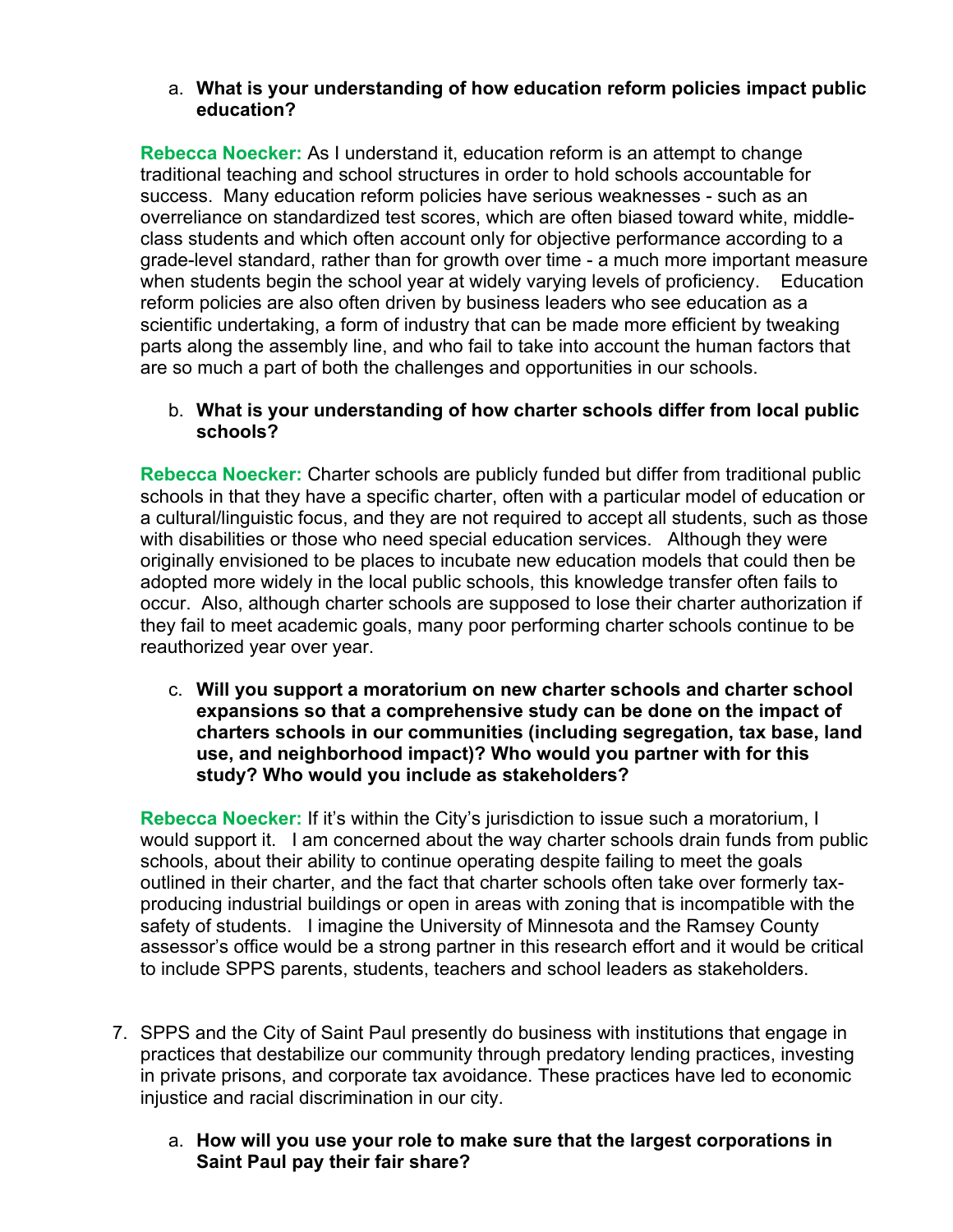**Rebecca Noecker:** As the City and SPPS struggle every year to fill yawning budget deficits, it is absolutely critical that our businesses and commercial taxpayers pay their fair share. The burden should not fall unduly on our residents, especially those on fixed incomes for whom paying taxes is already a challenge. As chair of the Joint Property Tax Advisory Committee, I am in a strong position to make sure all tax-paying entities in St. Paul are pulling their weight. I'm not aware of which institutions this question refers to, but I would like to discuss this further with SPFE to see how I can help.

b. **Predatory lending practices increase foreclosure rates, destabilizing families. Will you join with SPFE in calling on banks to refrain from foreclosing on homes of school age students during the school year? What steps will you take to separate the city of Saint Paul from institutions that participate in predatory lending?**

**Rebecca Noecker:** Yes. I have been working with my colleague Councilmember Dai Thao to investigate our socially responsible investment fund, through which we diversify our investments into community banks with the highest CRA ratings, to make sure it is holding those banks accountable for community-friendly lending.

## c. **Will you commit to working with SPFE to seek the revenue we need to have racially equitable schools? What does this look like to you?**

**Rebecca Noecker:** Yes. I am committed to partnering with SPFE to help secure adequate funding at the state and federal levels. I would prioritize legislative advocacy at the state level to end the unjust and irresponsible burden of unfunded mandates, especially with regard to special education services.

- 8. Traditionally the city of Saint Paul and SPPS have had an arms' length relationship. Each has their own budget, and sphere of influence. However, the actions a city takes impacts the daily lives of students and educators, and the desire to be near quality, local, public schools is often a primary factor in how families decide where to live.
	- a. **How will you seek out educator and student voice in your decision-making process? What steps will you take to invite SPFE in as a stakeholder? How will you share information with SPFE, parents and students?**

**Rebecca Noecker:** I ran for City Council because I believe the City and the school district need to work more closely together to make sure all students have access to an excellent and equitable education and that all our families can thrive so that they can support their students' success. Because I began my career as an educator and a program manager at education non-profits, I was often asked during my first campaign why I wasn't running for school board. I responded that I wanted to bring my background and commitment to public education to City Hall to help the City see its responsibility for a stronger partnership with its schools. I have worked closely with SPPS students on policy change, including most recently with Youth Power students at St. Paul Youth Services to advise me on a revision to our Youth Fund ordinance. SPFE has been a constant and reliable partner on issues from Saint Paul 3K to Payment In Lieu of Taxes (PILOT) and I look forward to continuing our open communication and partnership. I make it a priority to be accessible to parents, teachers and students through my near-weekly community happy hours, coffees and Facebook virtual chats,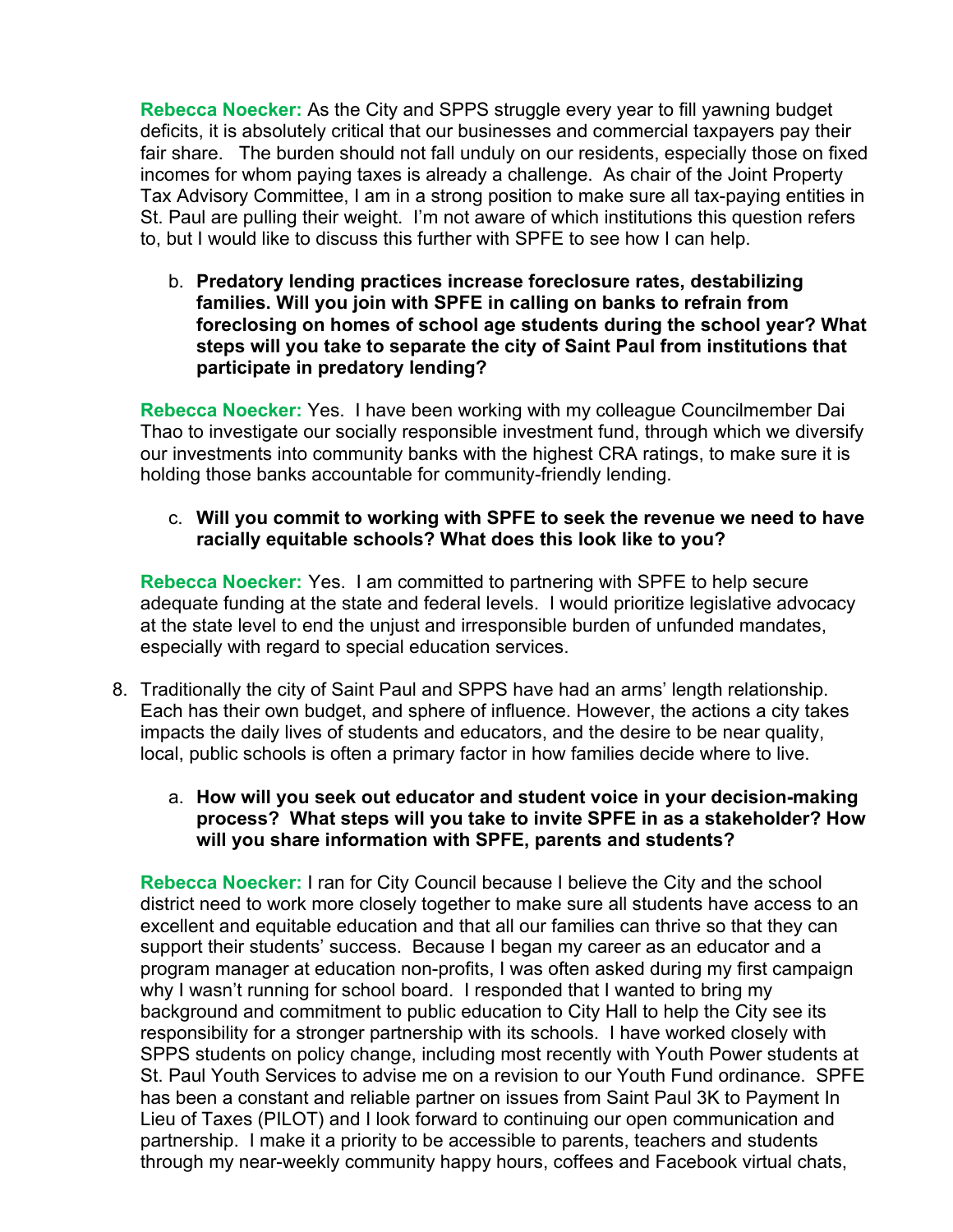and I'm always happy to meet any time that's convenient, including evenings and weekends.

## b. **Where do you see opportunities for city and the school district to partner? How will you invite input from SPFE, parents and students on what those partnerships look like?**

**Rebecca Noecker:** I see numerous opportunities for partnership between the City and SPPS - from finding efficiencies by sharing space for youth activities to collectively working to lower residents' tax burden to ensuring that the City steps up with programming to fill the schedule gaps when SPPS shifts start times to Saint Paul 3K to affordable housing and homelessness prevention - and the list goes on. I am always looking for and open to input from all stakeholders in my Ward, which I try to elicit through the community open meetings described above. Also, the City Council is experimenting this year with a work group structure to take on systems-change issues, including those that require interjurisdictional partnerships, and I think these work groups would be a great place for formal partnership with SPFE, parents, students and other stakeholders.

9. In 2018, SPFE joined our institutional partners in calling for elected officials to engage in co-governance and people-centered democracy. As a practice, this means engaging with your partners in all areas of public work, a willingness to be held accountable to promises, and on-going, open communication.

## a. **What do the terms co-governance and people-centered democracy mean to you?**

**Rebecca Noecker:** To me, co-governance and people-centered democracy mean that elected officials constantly keep in mind whom they are there to serve, that they work together with their constituents to solve issues, and that they do not see their election certificates as licenses to act independently of their constituents for the majority of their term and only become accountable again at re-election time

# b. **What groups and individuals will you look to for guidance?**

**Rebecca Noecker:** I work closely with many groups to stay grounded in the needs of my community - including my four District Councils, three business associations, community advocacy groups like St. Paul STRONG and more. I built a diverse coalition of supporters during my first campaign, people who care about St. Paul and want it to be its best irrespective of politics, and I often confer with them on the needs of their neighborhoods. This year, I am making a particular effort to reach out to marginalized groups by meeting with residents of public housing and building

## c. **What steps will you take to make sure decisions are made with communities, instead of for communities?**

**Rebecca Noecker:** Besides building the above-mentioned relationships necessary to stay in close communication with the communities I serve, I also always strive to make government as transparent as possible so that people can easily participate in and